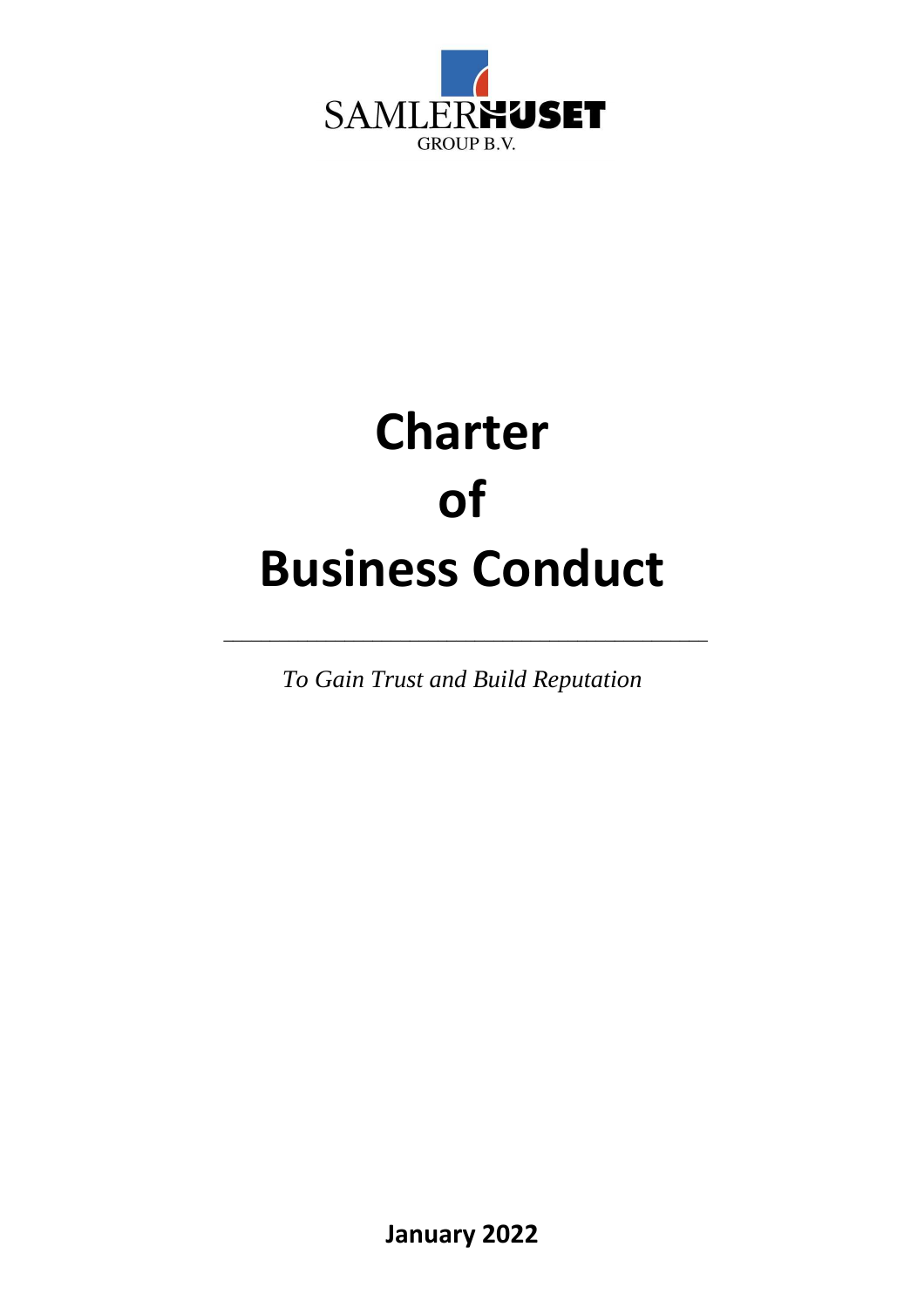

### *To all employees\* of Samlerhuset Group B.V. (including subsidiaries)*

*Our reputation as an organization rests on our joint commitment to act within high ethical standards. Whether the issues are relating to our marketing methods, conflicts of interest, fair dealing – any area that requires good judgment and appropriate behaviour – there are no excuses and no exceptions. We act with a high level of integrity at all times.* 

*The Charter of Business Conduct (the Charter) is an essential document for all employees. It outlines the fundamental requirements for how Samlerhuset do business. It is not a summary of all Company policies and procedures, but a broad view of how we should approach our work, our relationships, our decisions and our actions when serving the best interests of the Company. The Charter reflects the thinking of and is supported by our owners, supervisory board and senior management. We have all reviewed it carefully, and we ask that you as an employee do the same.* 

*Should you have any questions concerning the Charter or its application to a particular situation, course of action or decision, we kindly ask you not to hesitate to talk to your manager. In turn, managers are responsible for ensuring that all employees understand and act in accordance with the principles outlined in the Charter.* 

*We trust that you will join us in living up to these principles every day.* 

*Yours sincerely,* 

**The Group Senior Management**  Samlerhuset Group B.V.

(\*) For convenience, the term "employee" will be used in the Charter to refer to employees, officers, directors and agents of all direct and indirect subsidiaries of Samlerhuset Group B.V., while the term "Company" refers to Samlerhuset Group B.V. and all of its subsidiaries. Also, it is very important to note that this Charter is not a contract of employment and does not create any contractual rights between Samlerhuset Group B.V. and/or its subsidiaries with any employees. No waiver will be granted from this Charter's requirements without the prior approval from the Group Senior Management.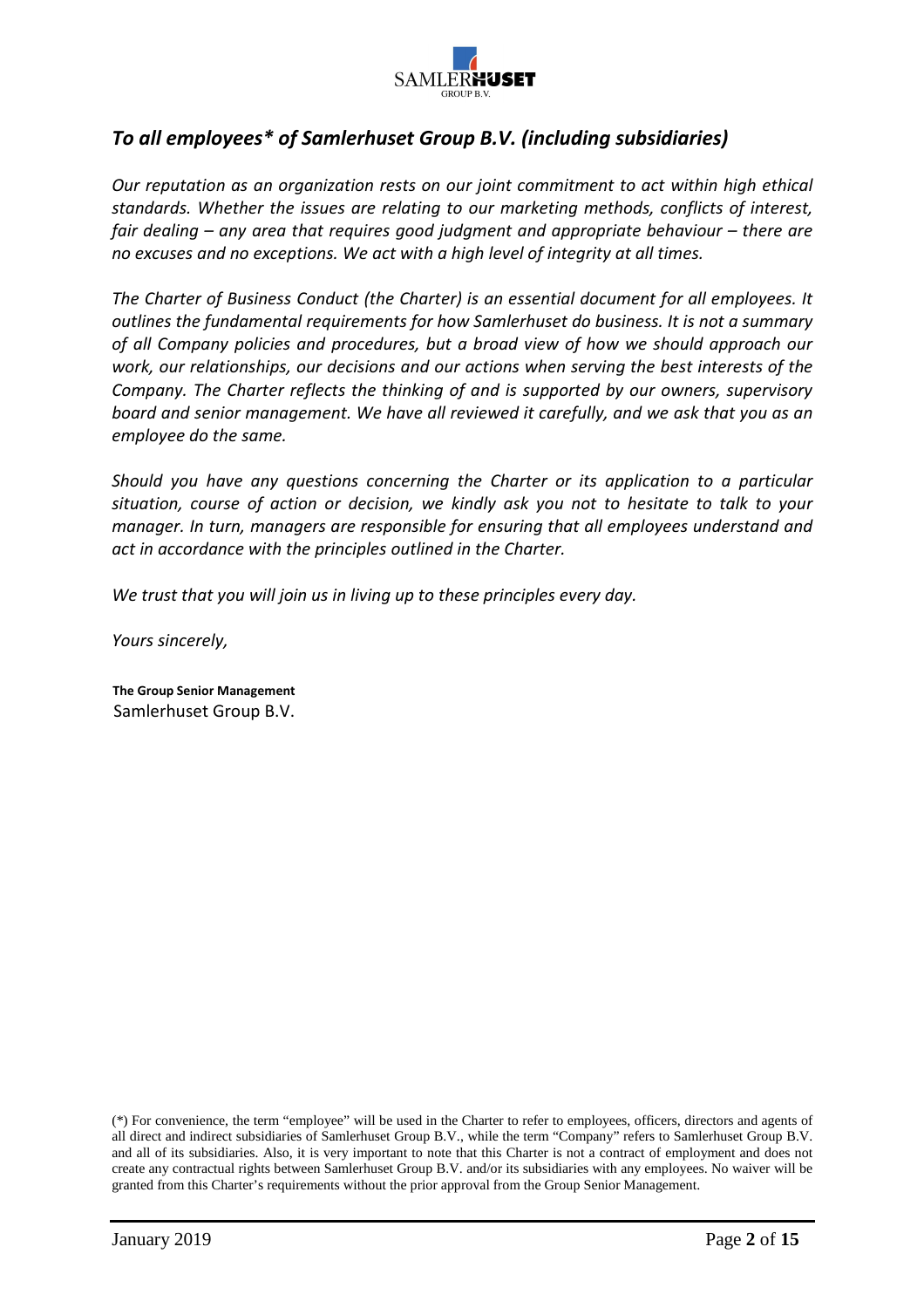

### Contents

| 1.    |                                                        |
|-------|--------------------------------------------------------|
| 1.1.  |                                                        |
| 1.2.  |                                                        |
| 1.3.  |                                                        |
| 1.4.  |                                                        |
| 1.5.  |                                                        |
| 2.    | OUR OBLIGATIONS WHEN WORKING WITH CUSTOMERS, SUPPLIERS |
| 2.1.  |                                                        |
| 2.2.  |                                                        |
| 2.3.  |                                                        |
| 2.4.  |                                                        |
| 2.5.  |                                                        |
| 2.6.  |                                                        |
| 2.7.  |                                                        |
| 2.8.  |                                                        |
| 2.9.  |                                                        |
| 2.10. |                                                        |
| 3.    |                                                        |
| 3.1.  |                                                        |
| 3.2.  |                                                        |
| 3.3.  |                                                        |
| 4.    |                                                        |
| 4.1.  |                                                        |
| 4.2.  |                                                        |
| 4.3.  |                                                        |
| 4.4.  |                                                        |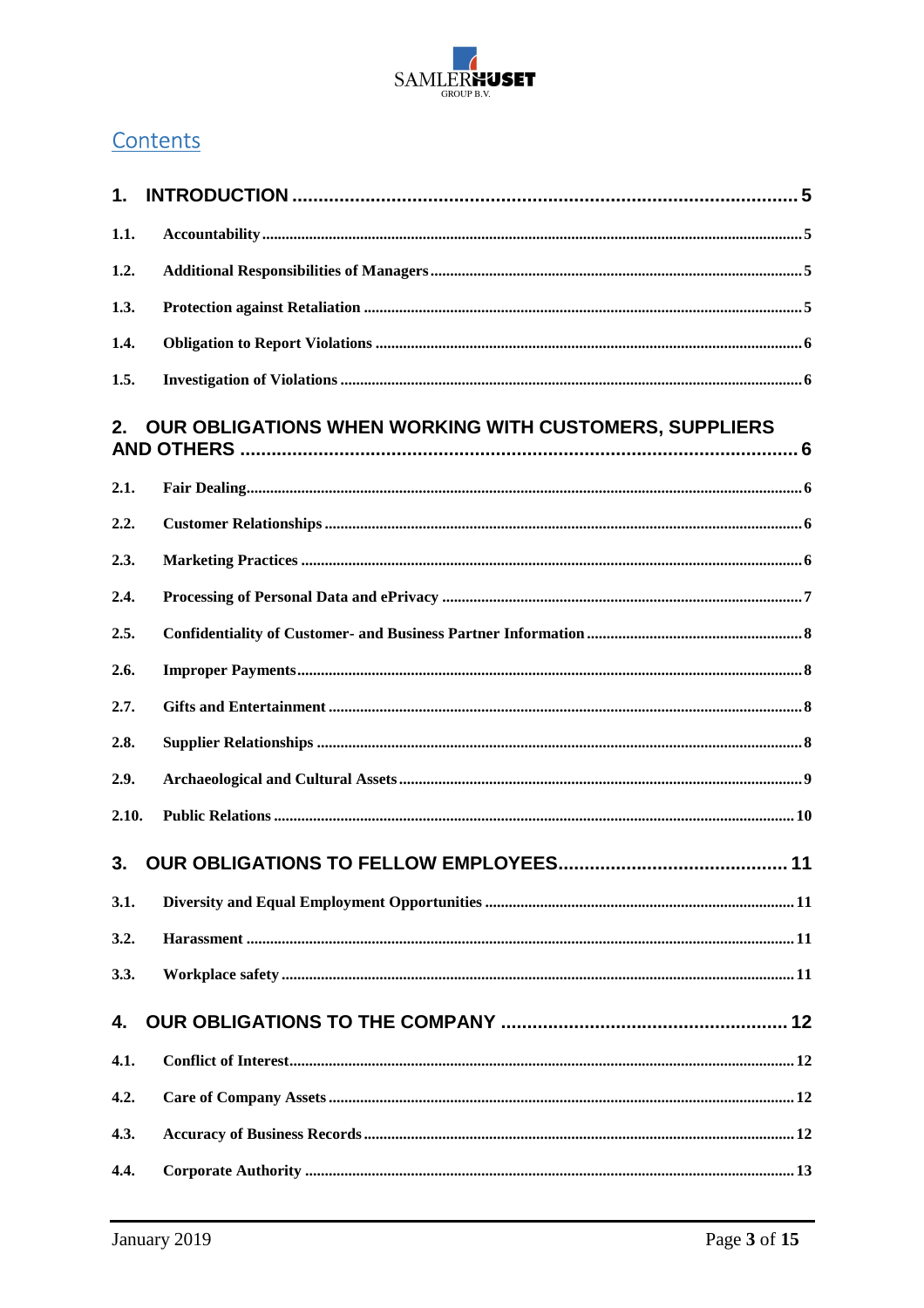

| 4.6. |  |
|------|--|
| 4.7. |  |
| 4.8. |  |
| 4.9. |  |
|      |  |
|      |  |
|      |  |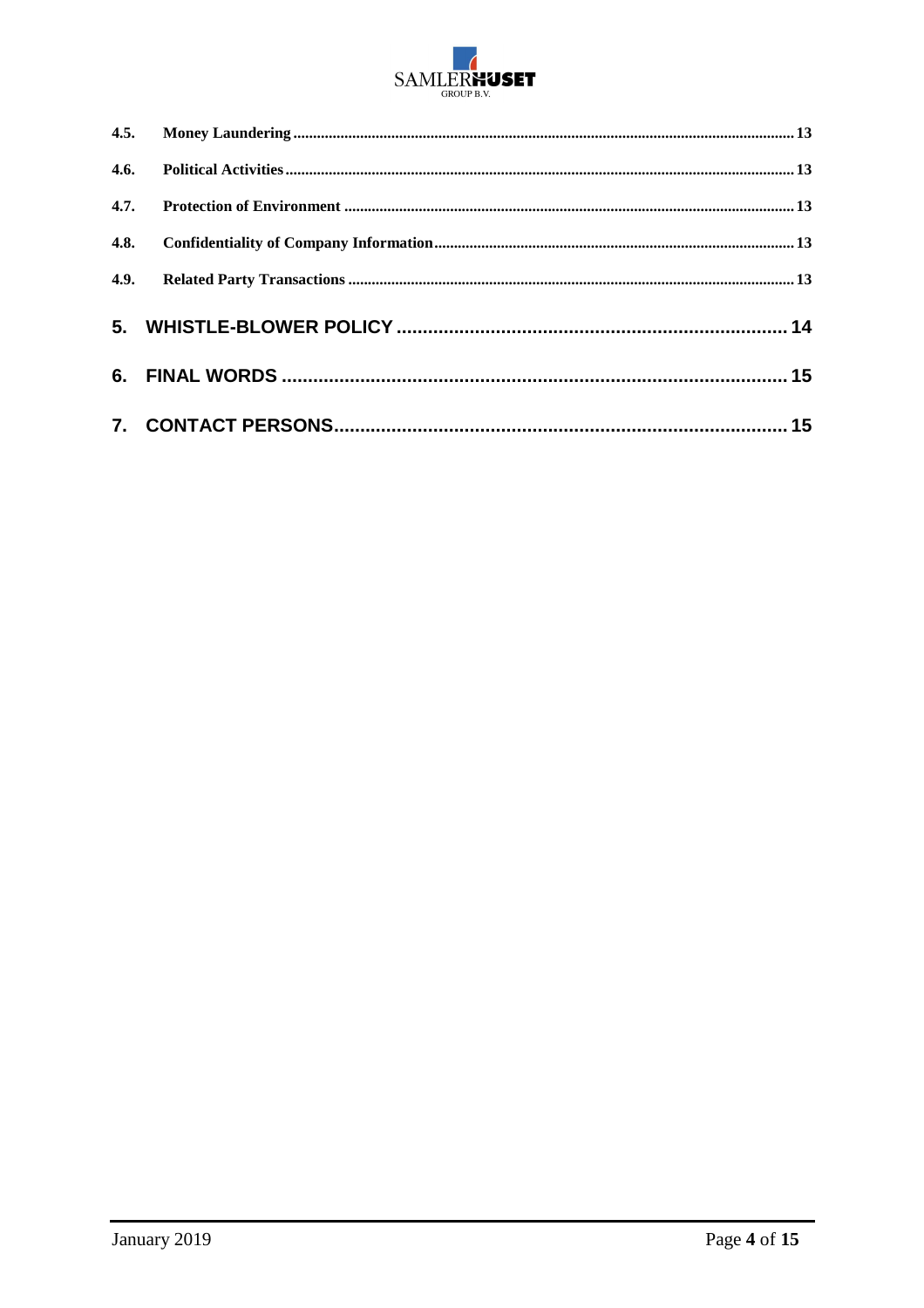

# **1.Introduction**

**This Charter of Business Conduct (the "Charter") sets out the standards of ethical behaviour required of all employees and officers, as well as our directors and agents that are acting on behalf of the Company.** 

The Charter is designed to provide a broad and clear understanding of the minimum conduct expected of every employee. The Charter is not intended to be a summary of all our policies or a list of rules that addresses every situation that you might encounter. There can be no substitute for good judgment and common sense. Although laws differ from country to country, our values and the requirements of this Charter transcend national boundaries. Some business units and/or managers may find it helpful to create policies that are stricter than the requirements of this Charter. This is allowable. A business unit or manager however, may never allow practices that fall short of the Charter.

### *1.1. Accountability*

**We consider every employee to be responsible for his or her own actions.** Every employee, regardless of position or status, will be accountable for complying with the Charter, our policies and the law. If you do not understand applicable laws or our expectations for your behaviour, you have the responsibility to ask a manager for guidance, or to contact any of the additional resources in the back of this Charter.

Failure to live up to the responsibilities set forth in this Charter can result in disciplinary actions, up to including termination of employment and/or legal proceedings.

### *1.2. Additional Responsibilities of Managers*

**We consider managers to have the additional responsibility of creating and sustaining an ethical environment.** A manager is anyone with supervisory responsibilities over any other employee either through line of reporting or by having a leading position with executive powers. Managers are expected to lead by example. Managers must communicate the Charter and relevant policies to all employees reporting to them and help them to understand these requirements. Managers must show respect towards employees and maintain open, honest and constructive two-way communication with them. This means not only allowing but also encouraging employees to ask questions, make suggestions and report wrongdoing. Managers must be vigilant to prevent violations of this Charter, our policies and the law. When allegations of wrongdoing are brought to their attention, managers must consider if necessary corrective or disciplinary action are required to rectify and repair the situation at hand.

### *1.3. Protection against Retaliation*

**We strictly prohibit all employees from retaliation against someone for making a good faith report of an ethical or legal concern.** In many instances retaliation is also against the law. However, if a report is made in "bad faith" – for instance, if a false or misleading report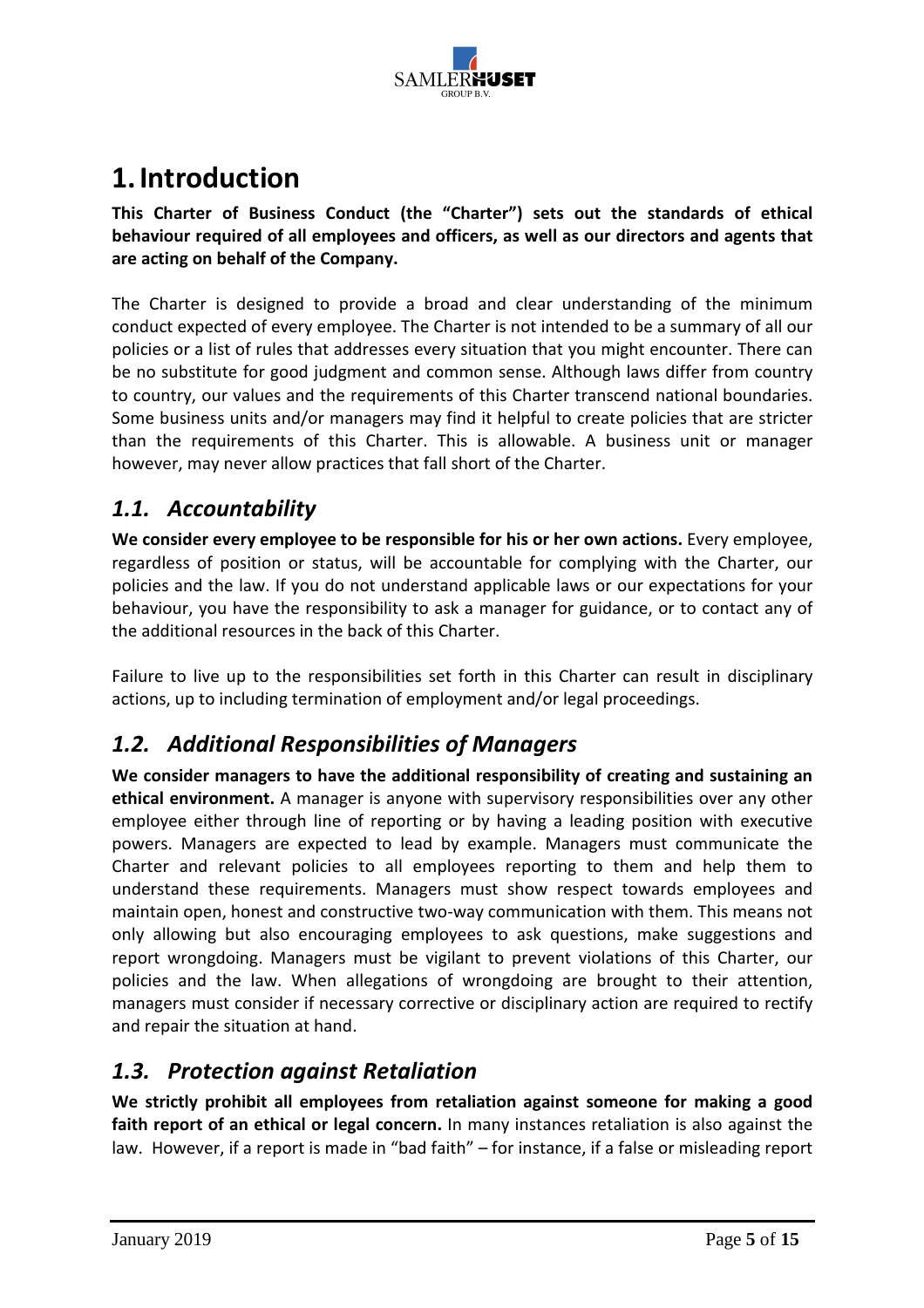

is made in a deliberate effort to get someone in trouble (as opposed to an honest mistake) – the person making the report may be subject to disciplinary action.

### *1.4. Obligation to Report Violations*

**If you are aware of any violations of this Charter, our policies or the law you must report them.** Speak to your manager, your local Human Resource representative or any other person mentioned in the Whistle-blower policy on page 14.

### *1.5. Investigation of Violations*

**All complaints of violations of this Charter, our policies or the law will be subject to internal investigation, cf. the Whistle-blower policy on page 14.** 

The report from the internal investigation will be presented to an appropriate level of management for discussion and decision to whether this Charter, our policies or the law has been violated, and further, which corrective measures needs to be taken in the best interest of the Company.

The internal investigation and treatment of the findings will at all time have a top priority. All reports of violations should be responded to, potentially with a decision for corrective measures, within a reasonable number of working days after the initial complaint was presented.

# **2.Our Obligations when Working with Customers, Suppliers and Others**

### *2.1. Fair Dealing*

**We deal fairly with Customers, suppliers and competitors.** We do not take unfair advantage of anyone through manipulation, concealment, abuse of privileged information, misrepresentation of material facts or any other unfair practice.

### *2.2. Customer Relationships*

**We are honest with our Customers and treat them with respect and dignity and promise only what we can deliver.** Delighted Customers are the key to our success. We earn our Customers continued loyalty every day by treating them fairly, delivering the products and services they want and exceeding their expectations.

### *2.3. Marketing Practices*

**We describe our products and services truthfully and accurately**. We will not deceive Customers through misleading acts or practice, false advertising claims, misrepresentation regarding our own products or our competitors' products or other unfair methods of competition.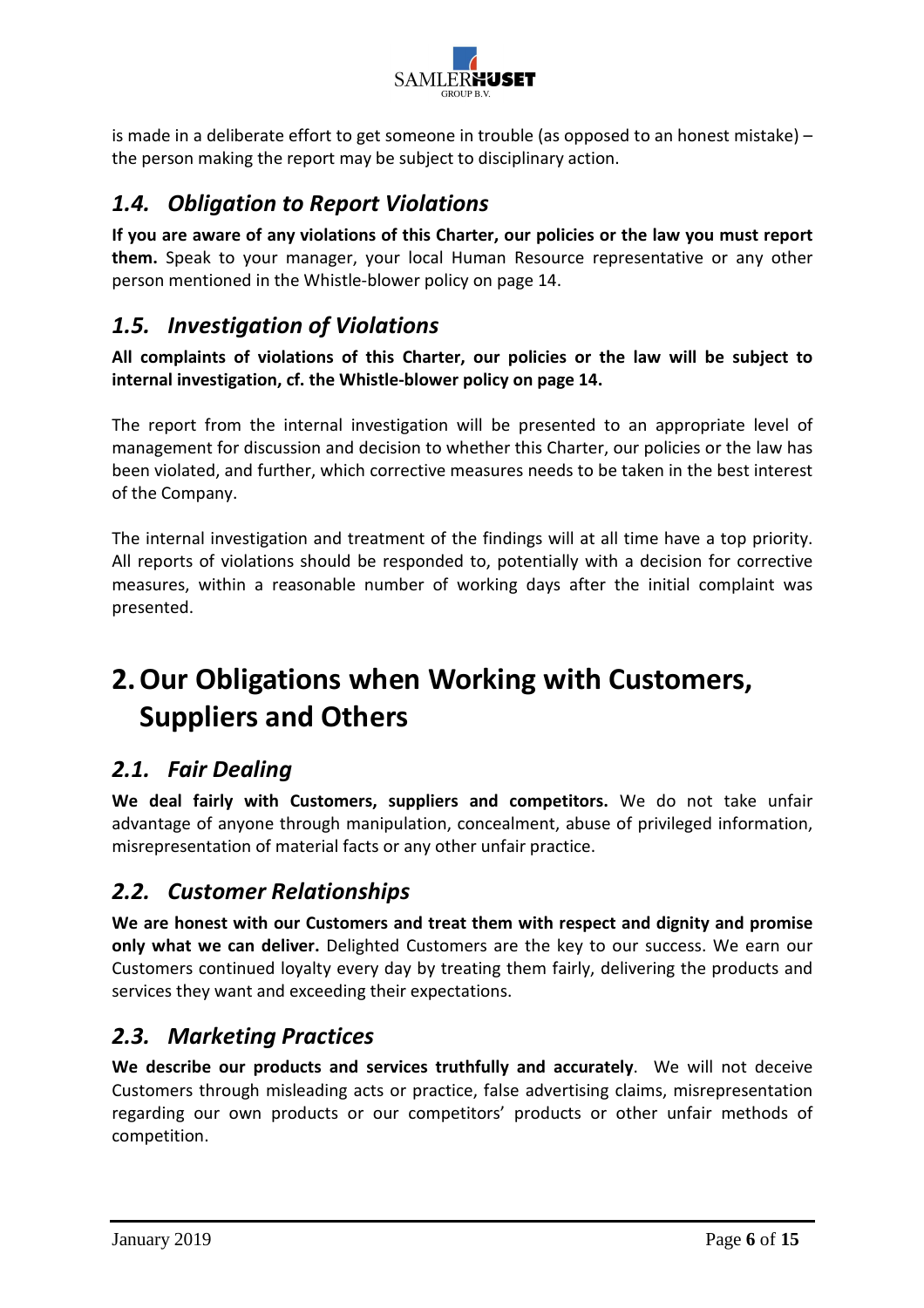

**We regard the following to be fundamental for the way we market and sell our products and services.**

- **Principle 1 :** We will provide accurate information about our products. At no time will the level of information we provide to the Customer fall below the standards set by the relevant industry watchdogs and direct marketing associations in the country in question. If any matter is ambiguous or unclear, we shall seek advice from such bodies to ensure that we maintain the highest standards. No content, including all images, will give a false impression of the products we are promoting.
- **Principle 2 :** We will always make clear whether the offer we are presenting relates to a single product or a collection. This information will always also appear in the summary of information on the order form.
- **Principle 3 :** We will include relevant information about our collection such as future shipment intervals and price levels when these are known to us.
- **Principle 4 :** We do not guarantee any value increases or try to pass off our products as being investment vehicles.
- **Principle 5 :** We will use catalogue prices as references only when it is relevant for the product and then also include relevant information about the catalogue (e.g. name, year, issuer of the catalogue etc.).

**We compete fairly and honestly for our business.** Do not discuss sensitive market information, including prices, territories or strategies with competitors. Never use, copy or give others the confidential or proprietary information of our competitors. If you happen to obtain such information, safeguard it and contact any of the additional resources listed in the back of this Charter.

### *2.4. Processing of Personal Data and ePrivacy*

**We maintain a lawful processing (**e.g. consent, to fulfil an agreement or legitimate interest) of personal data about our Customers, employees and other third parties and ensure that our privacy policies are made known when personal data is being collected. We respond to requests subjecting data access, requests for data portability and ´right to be forgotten´ without undue delay.

**We maintain that we respect the ePrivacy of our Customers** and operate in a lawful way when we contact Customers via electronic communications (e.g. but not limited to Emails, text-messages and telemarketing).

**All employees have an obligation to report data security breaches without delay** to Group IT and their local management. All serious data breaches will be reported by Group IT to the local data protection authorities and affected individuals without undue delay (i.e. within 72 hours).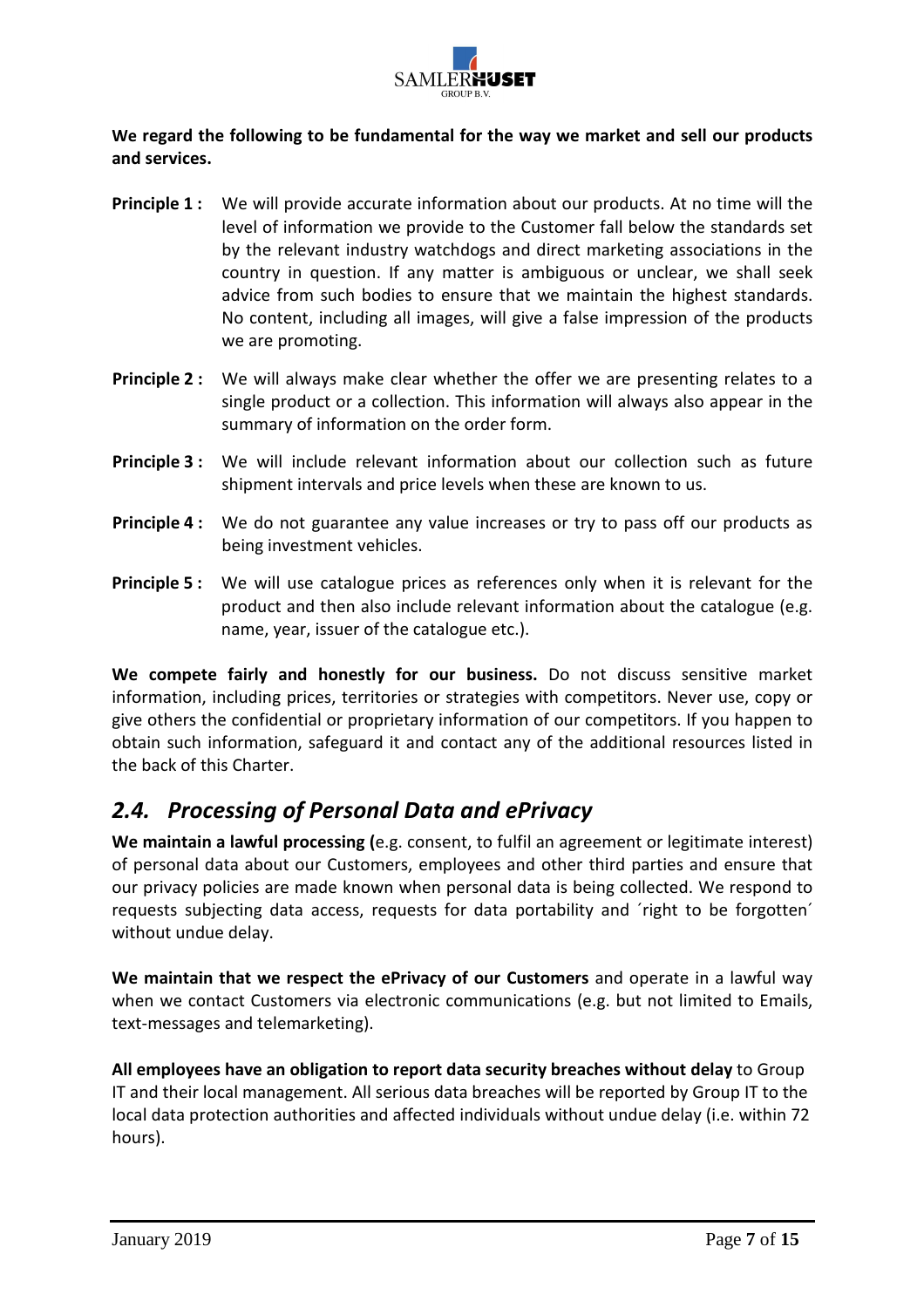

### *2.5. Confidentiality of Customer- and Business Partner Information*

**We maintain the confidentiality and security of sensitive information of Customers and business partners.** Your knowledge of confidential information about the Company's Customers and business partners places you in a special position of trust. Maintain that trust by protecting such confidential information as if it were your own.

### *2.6. Improper Payments*

**We never offer or make an improper payment to anyone, for any reason.** Never offer or provide bribes or kickbacks, either to government officials or private sector Customers. Improper payments are not limited to payments of cash or currency. Improper payment may include anything sufficiently valuable (trips, gifts etc.) that may be constructed as swaying the recipient's decision-making process on behalf of the Company. Improper payment violates Company policy and are often illegal, definitely so in the case of government officials. Making such payments subjects both the Company and the individual involved to possible civil and criminal penalties. Any employee with questions about whether an intended payment or gift is improper should contact his or her manger or any of the additional resources listed in the back of this Charter.

### *2.7. Gifts and Entertainment*

**We provide and accept only modest and occasional business courtesies.** The occasional exchange of business gifts, meals, and entertainment (that is, "business courtesies") is a common practice meant to create goodwill and establish trust in business relationships. However, if a business courtesy becomes excessive they create a sense of personal obligation on the part of the recipient. Such a sense of obligation can interfere with one's duty to act in the best interest of the Company. At some point, excessively generous business courtesies become improper payment (see preceding section).

Employees may provide and accept business courtesies, but they must be modest enough so as never to interfere with the recipient's business judgment. Common sense and good judgment must be used in determining what is acceptable in the given situation (gifts in the area of €50-100 are considered to be modest). If it would appear questionable if printed in any newspaper article, it should not be provided or accepted. If you are not sure, discuss it with your manager.

We encourage all of our employees who receive business gifts to deliver these to their local manager or HR representative, and further, that the local management teams see to it that business gifts are distributed on a random-chance basis amongst the employees.

### *2.8. Supplier Relationships*

**The Company will offer equal opportunities to all potential external Suppliers**. Selection will be based on fair and objective evaluations as to each potential external Supplier's ability to meet our requirements of quality, competitive pricing, meeting agreed delivery dates and times, safety of goods and services, but also of compliance to ethical standards in the areas of human rights, labour standards, the environment and anti-corruption.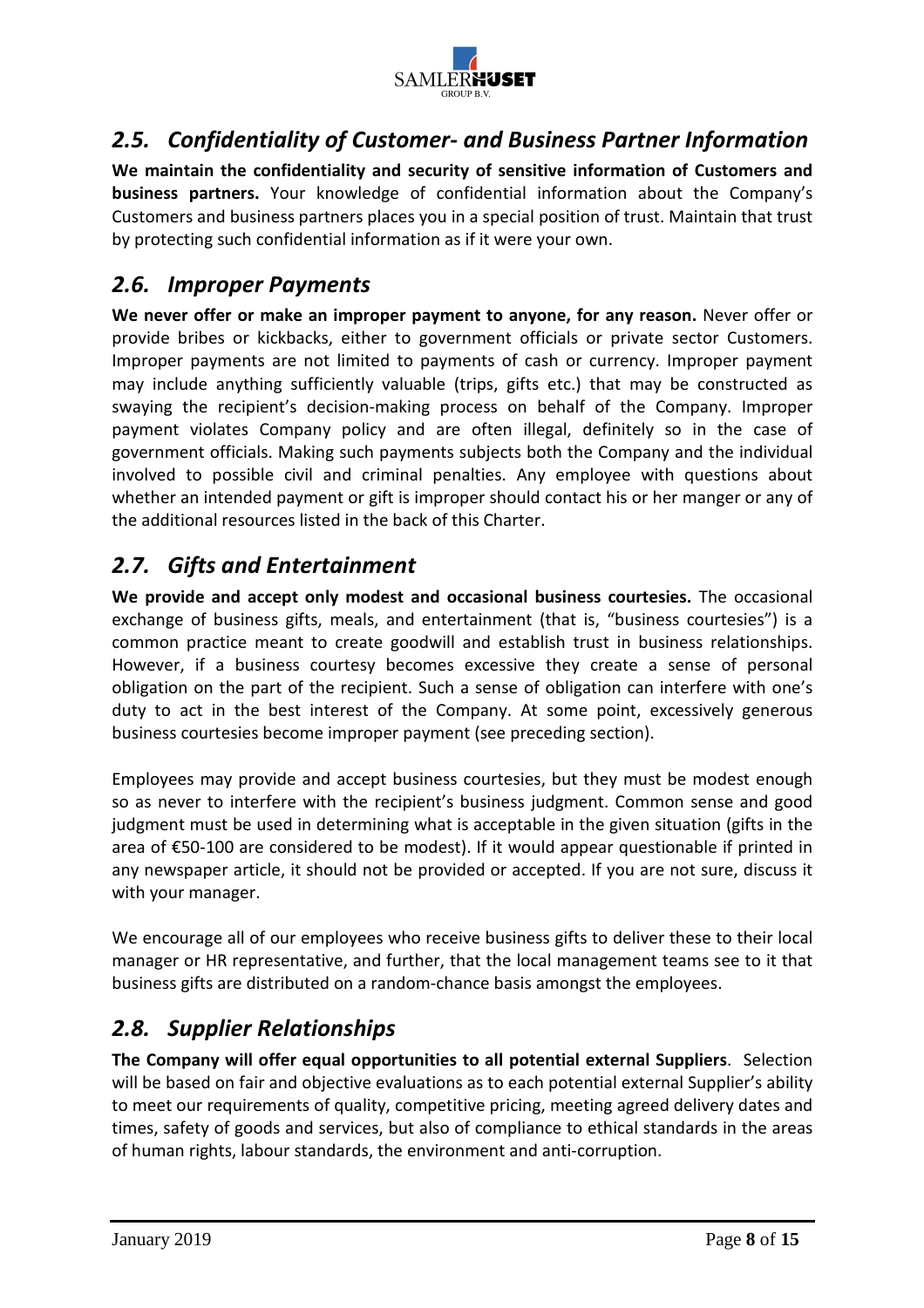

The Company hereby affirms its policy of observing the provisions of the **International Labour Organization (ILO)**. Our commitments to - , and our expectations from our Suppliers are outlined in the following fundamental principles :

#### **Child Labour**

Prohibit labour by children aged less than fifteen years, except in the case of ILO exceptions authorizing labour by children aged fourteen years or more ;

#### **Forced Labour & Prison Labour**

Prohibit recourse, in any form whatsoever, to slavery, servitude for debt and forced or compulsory labour as well as to products or services created by these means. For the purposes of this Charter, the term "forced or compulsory labour" means any labour or service required of a person under the threat of a penalty of any kind or without providing remuneration therefore and for which the labour is not provided of free will ;

#### **Health & Safety**

Prohibit all types of labour which, by its nature or the conditions under which it is carried out, might compromise health, safety or morality ;

#### **Compensation & Working Hours**

Prohibit all behaviour contrary to dignity in the workplace, and in particular all practices contrary to labour regulations, in particular those concerning remuneration, working hours and working conditions ;

#### **Freedom of Association**

Respect directly applicable law concerning representation and expression of employees ;

#### **Environment :**

Respect and comply to all directly applicable environmental regulations ;

#### **Discrimination**

Prohibit discrimination with regard to race, colour, religion, creed, gender, sexual orientation, ethnic and national origin, age, social status, disability, veteran, material or domestic partner status, citizenship or any other protected characteristic ;

#### **Harassment or Abuse**

Prohibit harassment of any kind**,** including sexual harassment, racial harassment and any other type of behaviour that is hostile, disrespectful, abusive and/or humiliating.

### *2.9. Archaeological and Cultural Assets*

The Company is a key participant in the international trade of numismatic products that may or may not have particular archaeological or cultural value, while making the distribution and accessibility of each countries' unique history a fundamental part of our business ideology. This position grants us a special responsibility to ensure that all sales of numismatic products of archaeological or cultural value are conducted within the framework of international conventions such as the "UNESCO Convention on the Means of Prohibiting and Preventing the Illicit Import, Export and Transfer of Ownership of Cultural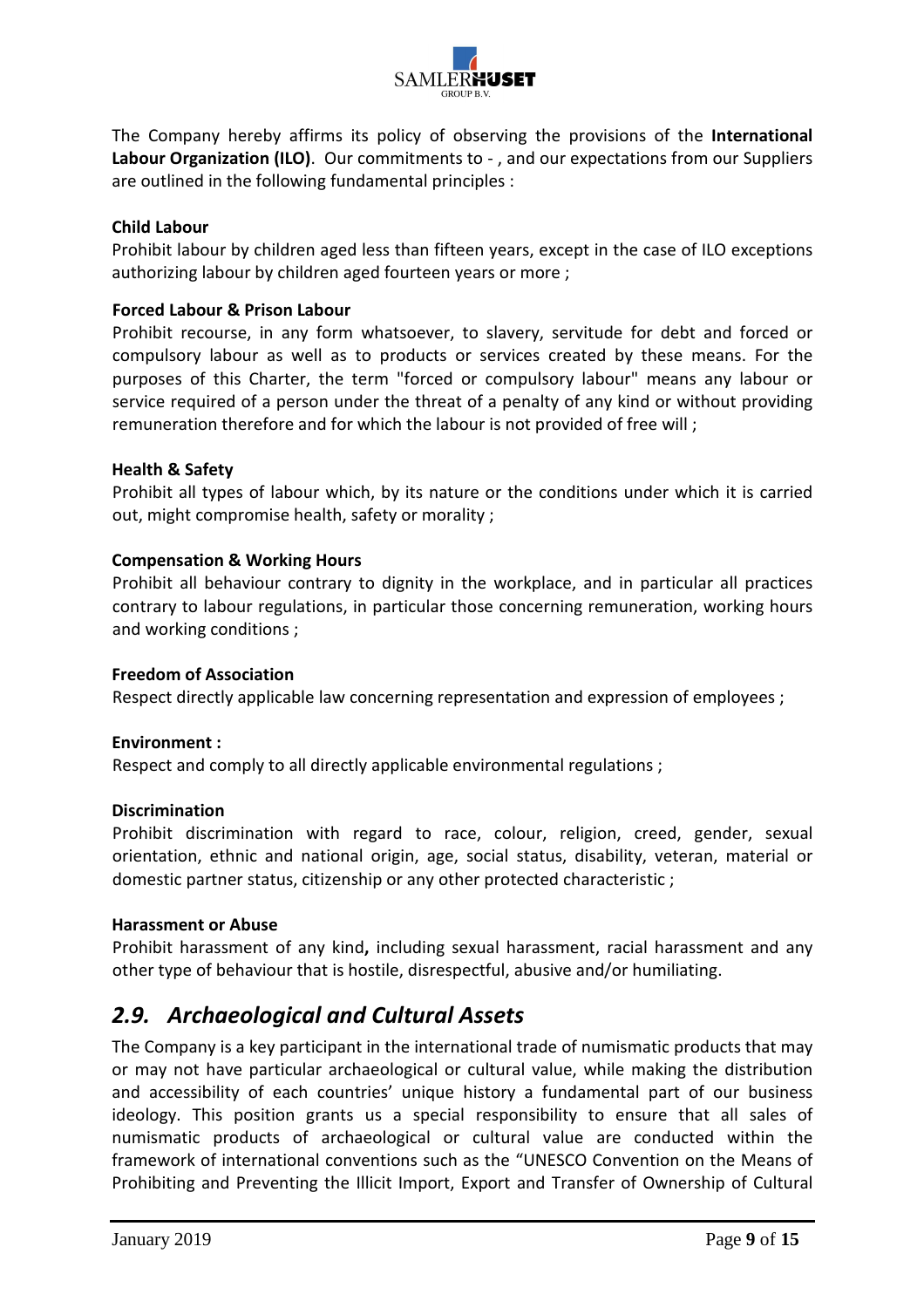

Property 1970" and "EU COUNCIL REGULATION (EC) No 116/2009 of 18 December 2008 on the export of cultural goods". In addition the Company will ensure that it adheres to the local regulations that apply to each country and pursues the principles underlying the German Act on the Protection of Cultural Property of 31 July 2016.

**The Company expects all our Suppliers to respect the same conventions and laws** and that our Suppliers of archaeological and cultural assets have established the necessary expertise and procedures to ensure compliance with the aforementioned conventions and local laws.

The Company will never accept the sale of products when it suspects such sales may be in violation of the law of the product's country of origin. Furthermore, the Company will take all necessary steps to ensure that import and export regulations in the affected countries will be complied to, including documentation pertaining to any given individual transaction.

In order to ensure that products, which may be archaeological and cultural valuables, are properly traded, the following policy will apply :

- Purchase of such products are assigned to employees with training in this area and whom are approved and authorized to carry out such purchases on behalf of the Company ;
- When purchasing such products, a due diligence process must be carried out respecting that :
	- o The seller's identity and address are verified
	- o The product is documented and photographed
	- o The origin of the product has been mapped
	- o Documents showing legal import and export of the product have been checked
	- o Possible limitations in relation to turnover have been assessed
	- o The product is registered in relevant databases
	- o Documents are gathered from seller or agent warranting their rights to properly sell the product.

### *2.10. Public Relations*

**The Company's Public Relations strategy starts with the concept that all our employees are ambassadors of the Company and its policies. The employees are aware of and carry forward corporate values such as clarity, quality and integrity and integrate our mission statement - we create delighted Customers - in their day to day work.** 

We trust that all our employees have the best interests of the Company, their workplace and their colleagues in mind when talking about the Company with external parties, either in private or when discussing with different partners. Employees that come across negative writings about the Company in the media or in social media, should without delay inform their manager and/or PR Manager, so that the Company can take immediate and appropriate measures to answer the allegations in a fair and objective manner. The PR Manager always works together with the media in order to present our answers to the questions raised and correct possible factual or otherwise incorrect statements. We work proactively to build our reputation by initiating press releases and media-events to promote new products or to inform about important company activities. We also work to support local charities and beneficiary organizations either by direct contribution or by developing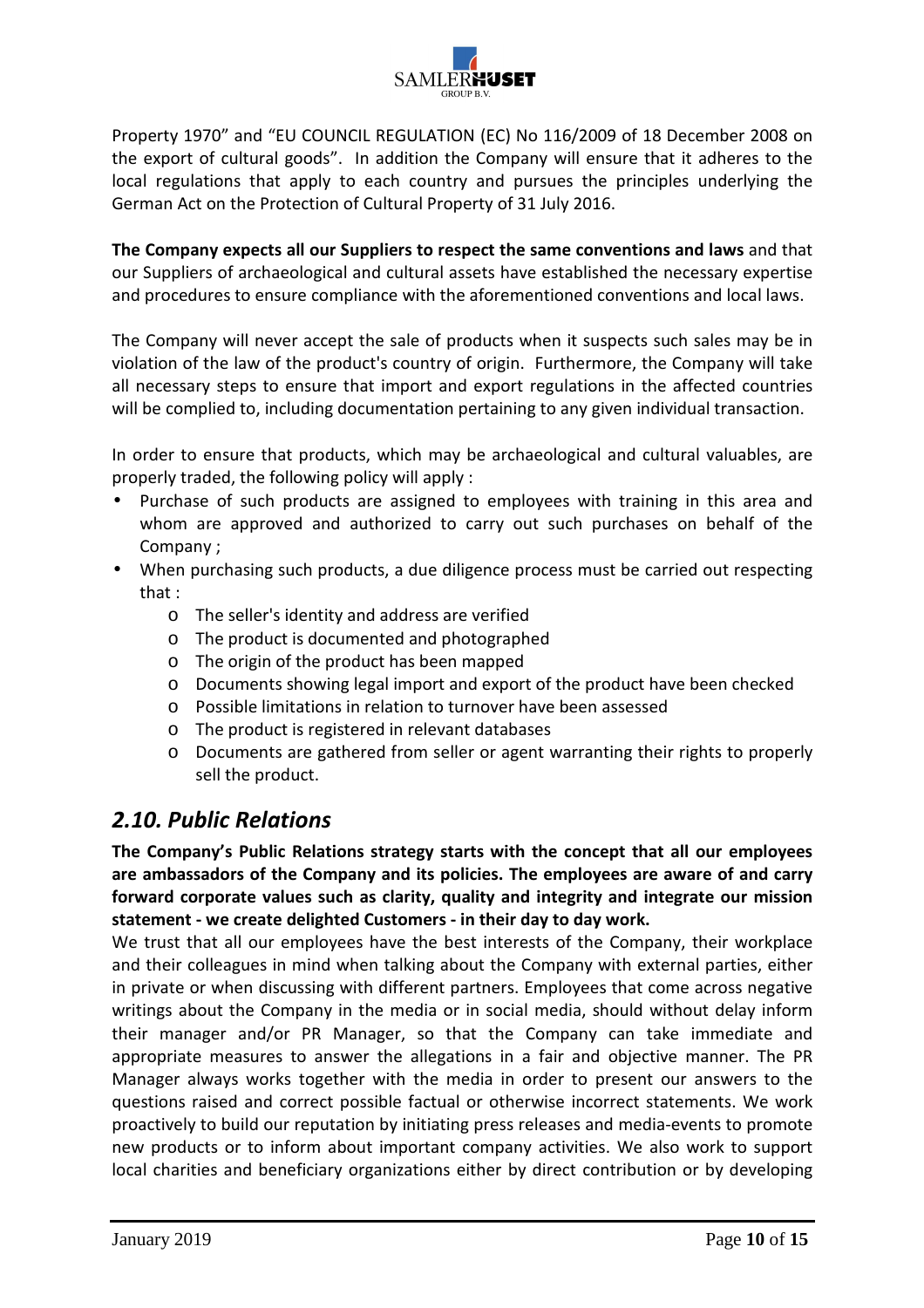

commemorative programs which contribute financially to the same. We finally realize that positive PR and responsible marketing practices are two sides of the same coin: that a credible PR-message needs to be backed up by a credible company policy.

# **3.Our Obligations to Fellow Employees**

### *3.1. Diversity and Equal Employment Opportunities*

**We are committed to diversity and equal employment opportunities.** The endeavour is to make everyone feel welcome. The unique attributes and perspectives of every employee will be respected. The diverse perspective of all employees is needed to help the Company build and improve its relationships with clients and business partners. It is essential to provide equal treatment and equal employment opportunity without regard to race, colour, religion, creed, gender, sexual orientation, ethnic and national origin, age, social status, disability, veteran, material or domestic partner status, citizenship or any other protected characteristic. Employees must adopt a sensible and sensitive approach to their conduct, remembering that behaviour and materials which are acceptable to one person may be offensive to another. This applies to all aspects of our employment decisions, including recruitment, hiring, placement, development, promotion, training, scheduling, benefits, compensation and termination.

### *3.2. Harassment*

**We do not tolerate harassment of any kind,** including sexual harassment, racial harassment and any other type of behaviour that is hostile, disrespectful, abusive and/or humiliating.

Sexual harassment occurs when one person requires another to submit to unwelcome sexual advances as a basis for employment decisions; makes request for sexual favours; or engages in other unwelcome conduct of a sexual nature. Sexual harassment also occurs when such conduct unreasonable interferes with an employee's work performance or creates an intimidating, hostile or offensive working environment (such as sending sexually oriented e-mails at work or display of similar inappropriate screen savers). Although we all have a responsibility to report any incidents of harassment that we witness or experience, employees are specifically required to report to their manager on all sexual and unacceptable forms of harassment complaints.

Unacceptable forms of harassment include belittling or humiliating subordinates or coworkers, and derogatory comments, insults, and jokes that target a certain group (race, gender, religion, nationality, language etc.).

### *3.3. Workplace safety*

**We are committed to provide a safe and healthy environment for all employees.** Follow all applicable safety laws and regulations for the facility where you work. Using, possessing, distributing, selling or being under influence of illicit drugs is strictly prohibited. You must promptly report all accidents, environmental concerns and dangerous situations to your manager or your local Human Resource representative.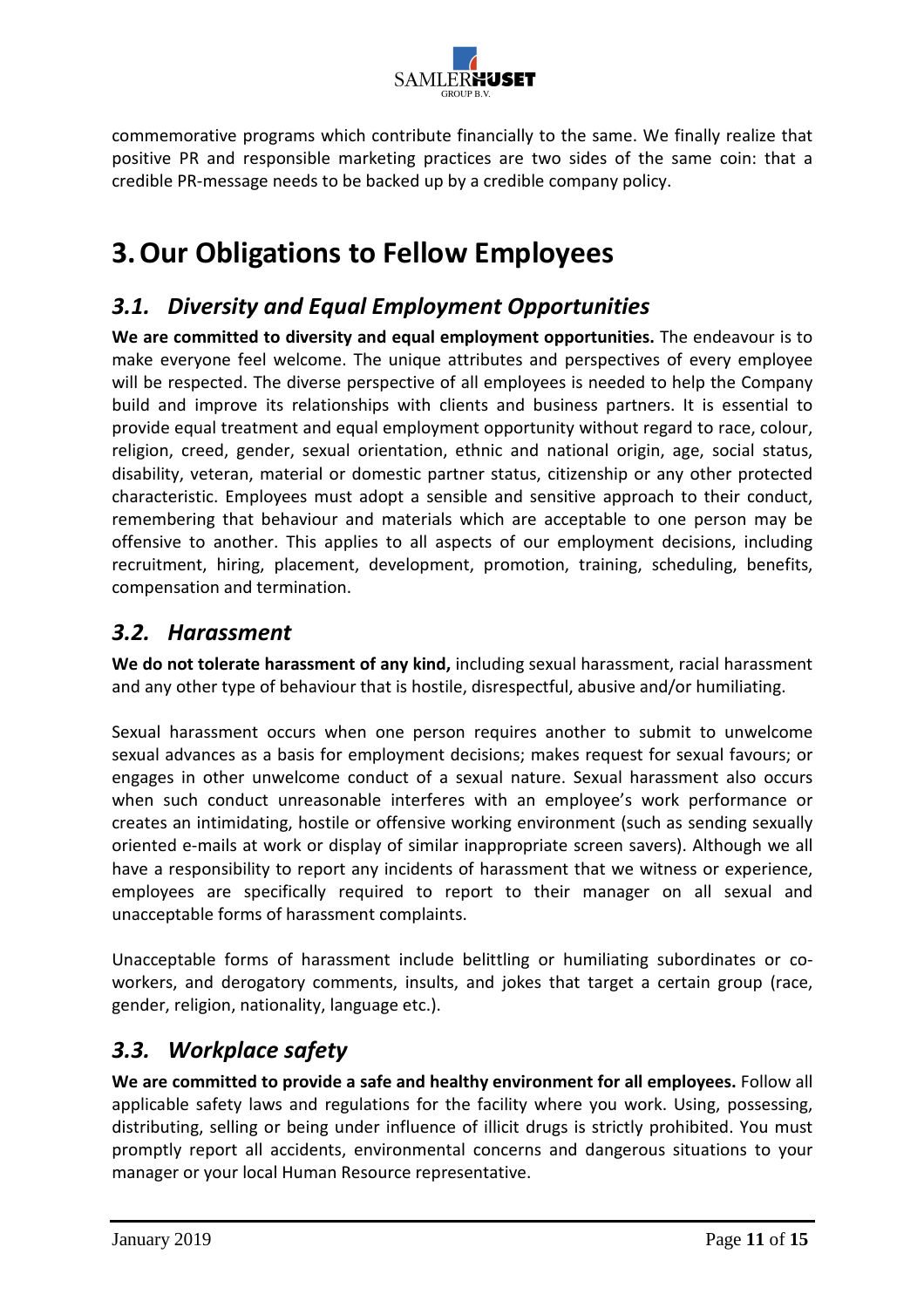

# **4.Our Obligations to the Company**

### *4.1. Conflict of Interest*

**Avoid conflict of interest.** A conflict of interest occurs when you or a family member has a personal interest or is involved in an activity that could interfere with your ability to perform your job in an objective, impartial and effective manner. An apparent conflict of interest occurs when personal interest or activities could lead others to doubt your objectivity or impartiality. For the avoidance of doubt, this guidance is intended to prohibit any activity by any employee (either individually or in the context of an organization), which directly competes with the business of Samlerhuset Group BV or is directly aimed at impeding, obstructing or prejudicially affecting Samlerhuset Group BV and their business. Report all actual and apparent conflicts of interest to your manager. All conflict of interest is prohibited unless lifted in writing by the Company.

Employees should not invest in any of Samlerhuset Group BV's Customers, business partners or competitors unless the securities are publicly traded; the investments must be on the same terms available to the general public and must not be based on any "insider information".

If you are unsure whether a given situation creates a conflict of interest, talk to your manager or the Human Resources Representative at the company where you are employed.

### *4.2. Care of Company Assets*

**Protect Company Assets.** These assets include cash and other financial assets, as well as other items such as the official company names within our group, brand names, information, data held or sent on Company computers, supplies, equipment, telephones, computer resources and Company sponsored credit cards.

Employees must comply with Company expense policies and safeguard all Company assets from loss through theft, carelessness, misuse or waste. Company assets are only to be used for authorized Company business. They are not to be used for personal purposes or in support of other companies' businesses or activities. Some assets, such as office telephones and computers, may be used for limited personal reasons in accordance with applicable Company policies, provided that such use is appropriate, minimal and does not interfere with job performance.

### *4.3. Accuracy of Business Records*

**We keep accurate records.** Create, maintain, and dispose of business records only in accordance with Company policies. You are responsible for the integrity of all business records that you help create or maintain, including time sheets, expense accounts and financial records. Never include any false or misleading information in any business records. Do not establish or maintain any Company accounts that are not recorded in the Company's books and records.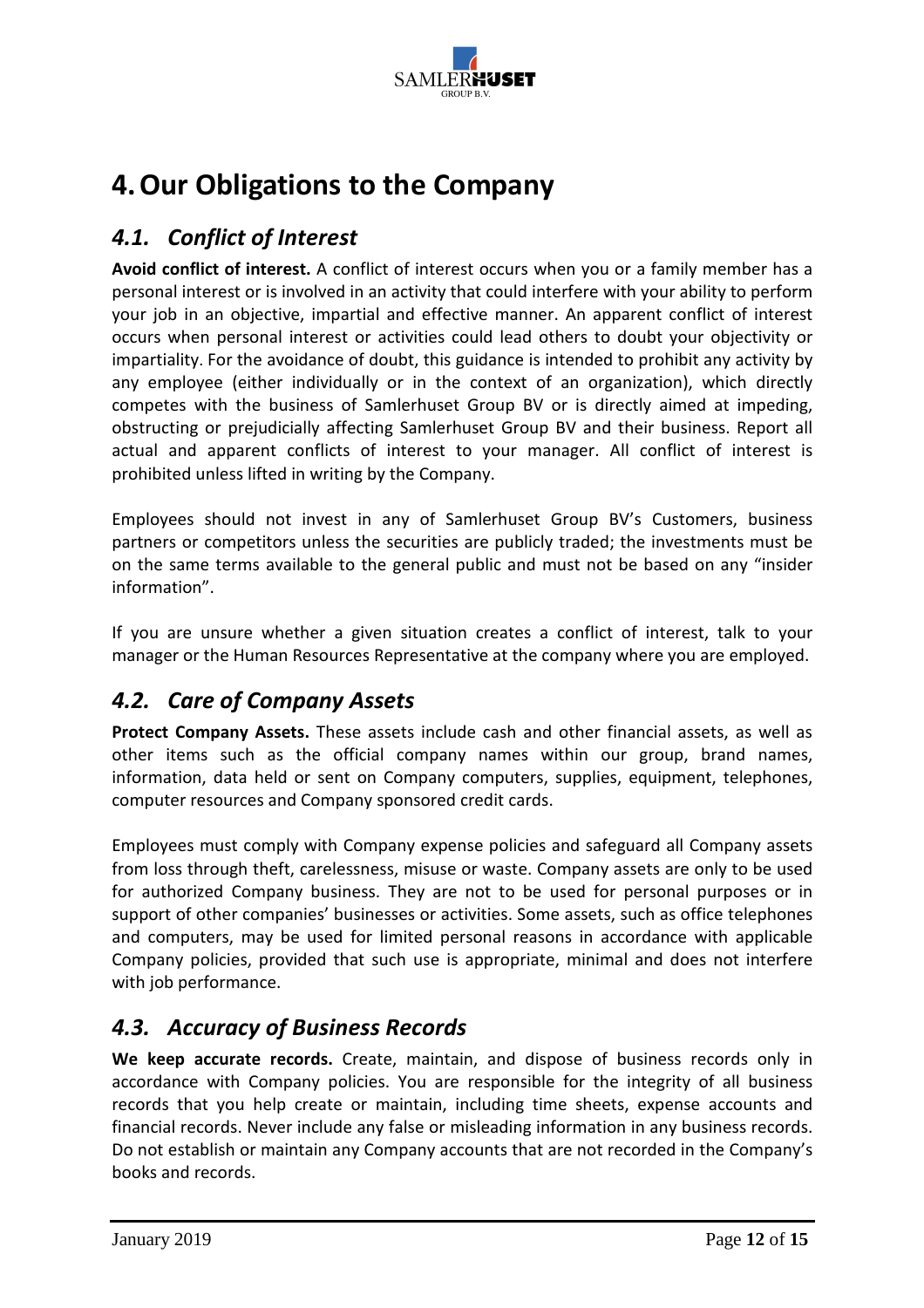

### *4.4. Corporate Authority*

**Only make commitments that you are authorized to make.** Business units have guidelines that outline the authority of employees to make commitments on behalf of the Company. Consult these guidelines, your manager or local Human Resource Representative before making commitments on behalf the Company.

### *4.5. Money Laundering*

**Employees will not take part in any form of money laundering and ensure that financial transactions are not used to launder money.** If an employee knows of, or suspects involvement in money laundering by a member of his/her office, he/she must, at the earliest opportunity, raise the matter of the suspicion to his or her manager or any of the additional resources listed in the back of this Charter.

### *4.6. Political Activities*

**We encourage employees who participate in political, cultural or religious activities, that they limit their involvement to their own time and expense.** In doing so, make it clear that your views and actions are your own and not those of the Company. Do not use the Company's assets or resources for any political, cultural or religious activities without the prior approval from your manager.

### *4.7. Protection of Environment*

**Employees should comply with all laws and regulations concerning the protection of the environment** and make every effort to be informed and aware of environmental issues concerning Samlerhuset Group BV Offices and their business. Every effort should be made to try to ensure, so far as reasonably possible, that the business does not cause damage to the environment.

### *4.8. Confidentiality of Company Information*

**Keep all non-public information about the Company confidential.** Non-public information includes any information about the Company, its Customers or employees that might be harmful to them if disclosed, or useful to competitors. Such information includes, amongst other things, revenue and profit figures, financial reports, new product plans, marketing strategies or methods and information relating to internal operations, future business plans, potential acquisitions, divestitures and investments.

### *4.9. Related Party Transactions*

**All related party transactions must be reported and properly recorded by the Company.**  All related party transactions must be declared by you (i.e. shareholder, board member, or an executive director) on an annual basis as a statement of record and also as and when a subsequent transaction occurs.

A related party transaction must be transparent and subject to a test that it is at arm's length and that neither you, your family, or any business, partnership or other arrangement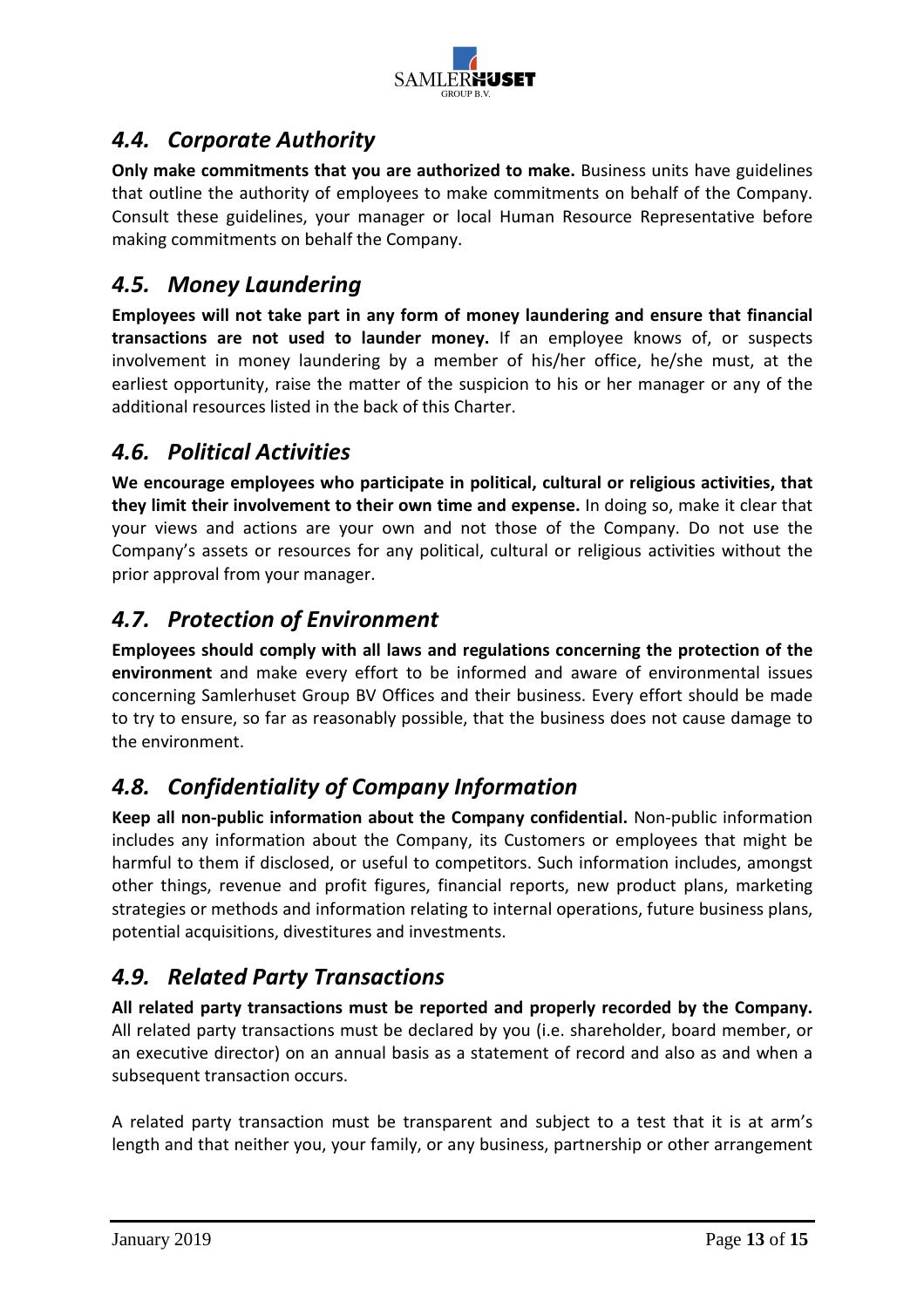

connected with you or your immediate family benefits in a way which disadvantages the Company.

# **5.Whistle-blower Policy**

This policy is intended to encourage Board members, staff (paid or volunteer) and others to report suspected or actual occurrences of illegal, unethical or inappropriate events (behaviour or practices) without retribution.

- 1. The Whistle-blower should promptly report the suspected or actual event to his/her supervisor.
- 2. If the Whistle-blower would be uncomfortable or otherwise reluctant to report to his/her supervisor, then the Whistle-blower could report the event to the next highest or another level of management, including group management or members of our Supervisory Board.
- 3. The Whistle-blower can report the event with his/her identity or anonymously*.* Should the Whistle-blower prefer to report the event anonymously, he/she can send the report of the event to any chosen manager. The personal details of the whistle-blower will be kept confidential at all times.
- 4. The Whistle-blower shall receive no retaliation or retribution for a report that was provided in good faith. Any abuse of the policy by raising allegations maliciously or in bad faith may lead to disciplinary action.
- 5. A Whistle-blower who makes a report that is not done in good faith is subject to discipline, including termination of the board or employee relationship, or other legal means to protect the reputation of the organization and members of its Board and staff.
- 6. Anyone who retaliates against the Whistle-blower (who reported an event in good faith) will be subject to discipline, including termination of Board or employee status.
- 7. Crimes against person or property, such as assault, rape, burglary etc. should be immediately reported to local law enforcement personnel.
- 8. Supervisors, managers, and/or Board members who receive the report must promptly act to investigate and/or resolve the issue.
- 9. The Whistle-blower shall receive a report within two weeks of the initial report, regarding the investigation, disposition or resolution of the issue.
- 10. If the investigation or a report, that was done in good faith and investigated by internal personnel, is not to the Whistle-blowers satisfaction, then he/she has the right to report the event to the appropriate legal investigative agency.